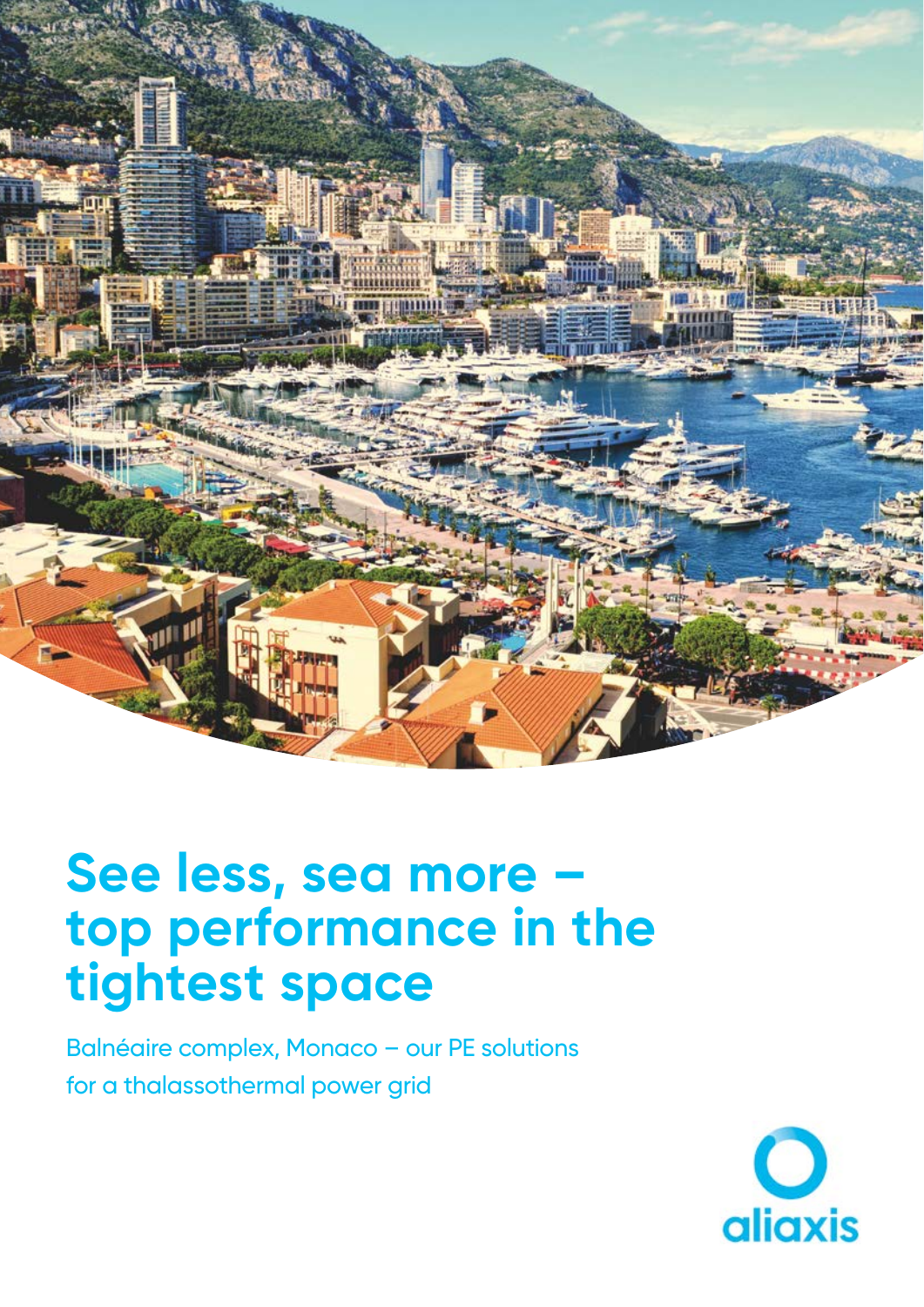

## **The project**

Inaugurated before Prince Albert II in July 2021, the new beach complex Larvotto in Monaco not only attracted many of the high society, but also generated an appealing request sent beforehand to Aliaxis. The developer SMEG, responsible for the distribution of gas, electricity, and metropolitan area networks in Monaco, was seeking a reliable partner for the purpose of installing a new PE pipeline in the thalassothermal system supplying buildings with hot water, air conditioning, and heating.

So called thalassothermics involves the recovery of thermal energy from the sea, and is therefore ideal for densely populated coastal areas. Here, the electricity is generated exclusively from renewable energy sources, e.g. heat pumps, without any impact on the marine ecosystem. The plans are to integrate 29 Monaco buildings in the thalassothermal grid in 2023.<sup>1</sup> Each of these integrated buildings is equipped with a heat and/or cold supply station. An exchanger transfers energy from the grids to the buildings for their heating, hot water, and air conditioning.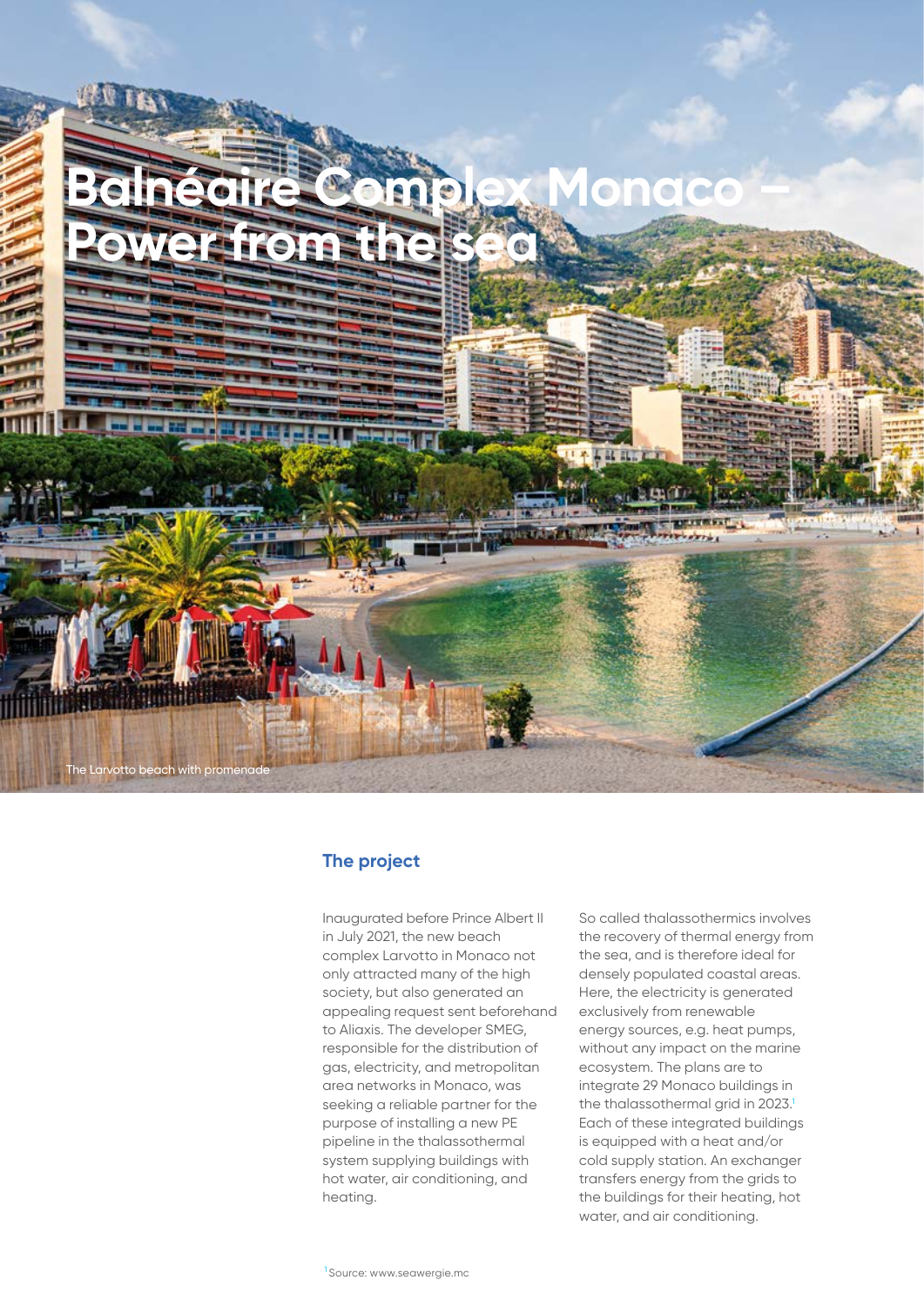## **Aliaxis in Monaco: the entire solution from a single source**

### **The solution**

Special challenges need the best solutions. Our quality polyethylene (PE) and its unrivaled lightweight, elastic, robust and durable (up to 100 years) properties convinced the customer all along the line. The outcome was a high quality end-to-end solution elaborated in the shortest of times in close collaboration between several Aliaxis companies in France and Germany – a solution that fulfilled all requirements.

With respect to the installation of a new PE pipeline, the planners decided in favour of preassembled and ready-to-install thermoplastic PE piping and fittings delivered from Mannheim directly to the Monaco site. The speedy implementation can be credited to the perfect interaction of all involved at the Aliaxis production and logistics divisions in Mannheim and on site in Monaco. Unlike steel piping, pipes, fittings, and valves of PE are



resistant to corrosion, minimise heat losses in thalassothermal grids, and are ideal for carrying seawater.

The new PE pipelines in the pumping station

### **The project at a glance**

**Building site Monaco Developer SMEG Monaco Construction company SMEG Monaco Building site support Aliaxis France** 

**Measure Installation of a new PE pipeline with PE pipes, fittings, and valves Products Custom flange, FIP FKOM, FRIATEC: SA XL, SA UNI, FRIAMAT, UB Scope of delivery 39 custom makes (d 315–630 SDR 17), over 20 segment elbows (d 500 SDR 17), and a great many couplers and standard components**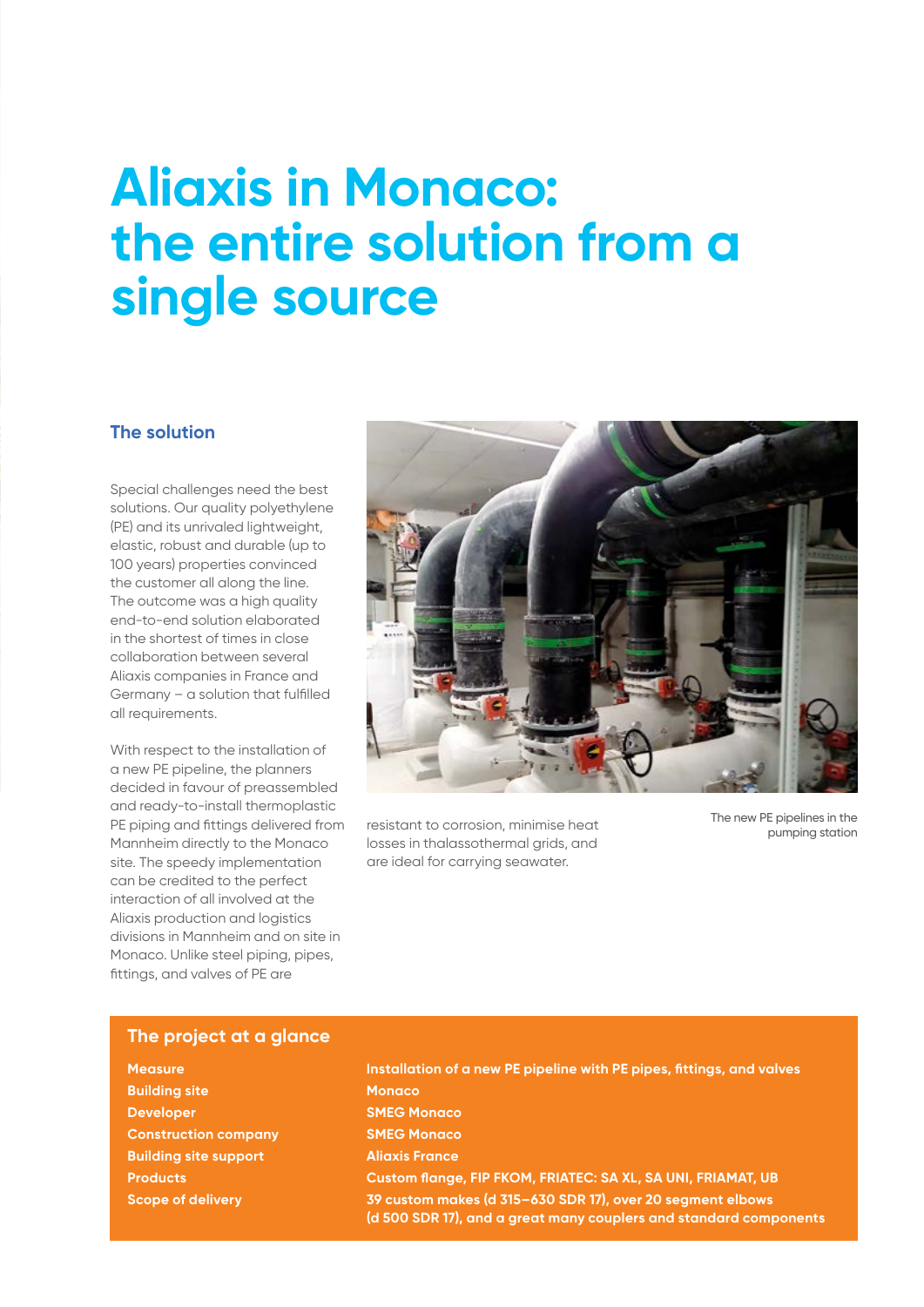# **Mission accomplished – green energy can flow**

#### **The implementation**

The greatest challenge to this project proved to be the constricted space at Monaco's harbour promenade. This was overcome by Aliaxis' ultralight PE piping, tipping the scales at just a fifth of comparable steel pipe sizes, for extremely simplified handling.

Special attention was paid to the custom parts at the Aliaxis production facilities. Delivered ready to install, they helped to save valuable assembly time on site. In fact, fusion work was needed for the couplers only, which could be performed with small fusion units within the constricted space. Thanks to the prefusion collar and loose or custom flange, all pumps, fittings, and steel pipes could be integrated easily and reliably. Following preliminary work and cleaning on the pipe surfaces, the FRIAMAT 7 unit generated the homogeneous fused joins between the FRIALEN couplers and saddles and all PE pipes and segment elbows. Vacuum clamps were used to install the SA XL components, mechanical clamps the SA UNI.

#### **To sum up**

After only six months, in August 2021, the project came to a successful completion as scheduled – thanks to the smooth interaction between the international Aliaxis teams in France and Germany. Aliaxis has therefore been the single source for delivering a complete piping system directly to the Principality Monaco. All of the custom parts, saddles and couplers were manufactured on the in-house production facilities of the world market leader Aliaxis.

The customer also received special, additional value in the form of engineering supervision over the entire construction stage. This professional classification, i.e. the appraisal of the onsite operating conditions and the resulting component sizing, safeguards a long pipeline service life and low maintenance costs.



The PE pipeline for the further transport of the heating/cooling energy

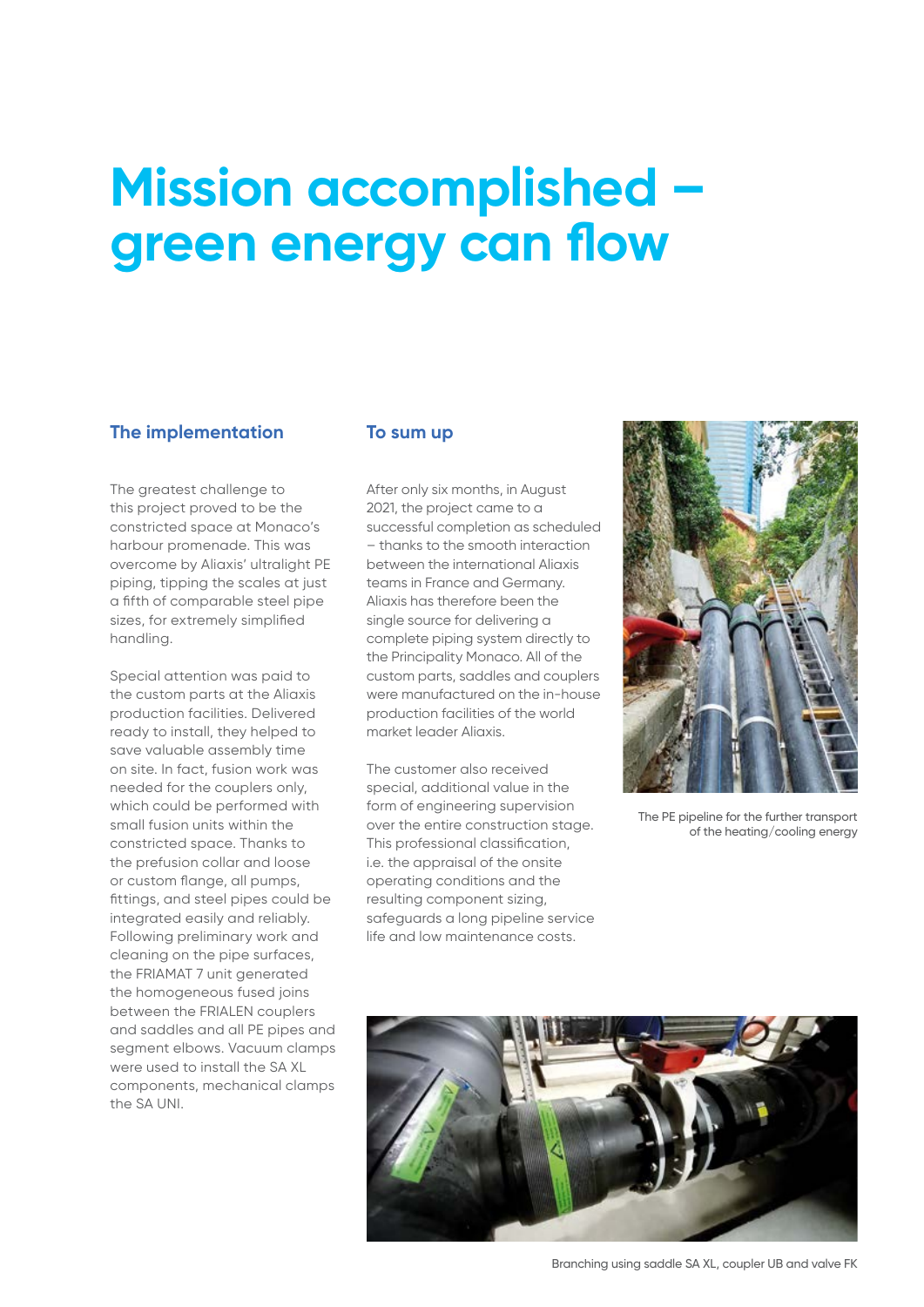

# **High end solutions from the "Manufaktur"**

### **We deliver accurate solutions in manufacturer quality**

Pipe sections, manifolds, branches, chambers, sub-assemblies – all our custom-fit solutions will offer you great advantages by saving installation time or reducing downtime in the construction process. We take care for your project from the planning phase to the installation process, offering decades of experience and unrivalled competence.

- **Custom components, delivered preassembled and ready to install directly to the building site**
- **For Monaco: drilled PN 10 flange (EN 1092-1) and tailored segment elbows**
- **Benefits: savings in valuable assembly times, and reduced construction downtimes**
- **Solution for special demands from the single component to complex piping structures**
- **Focus on custom components for water treatment; swimming pool technology; wastewater and water disposal; and cooling circuits**